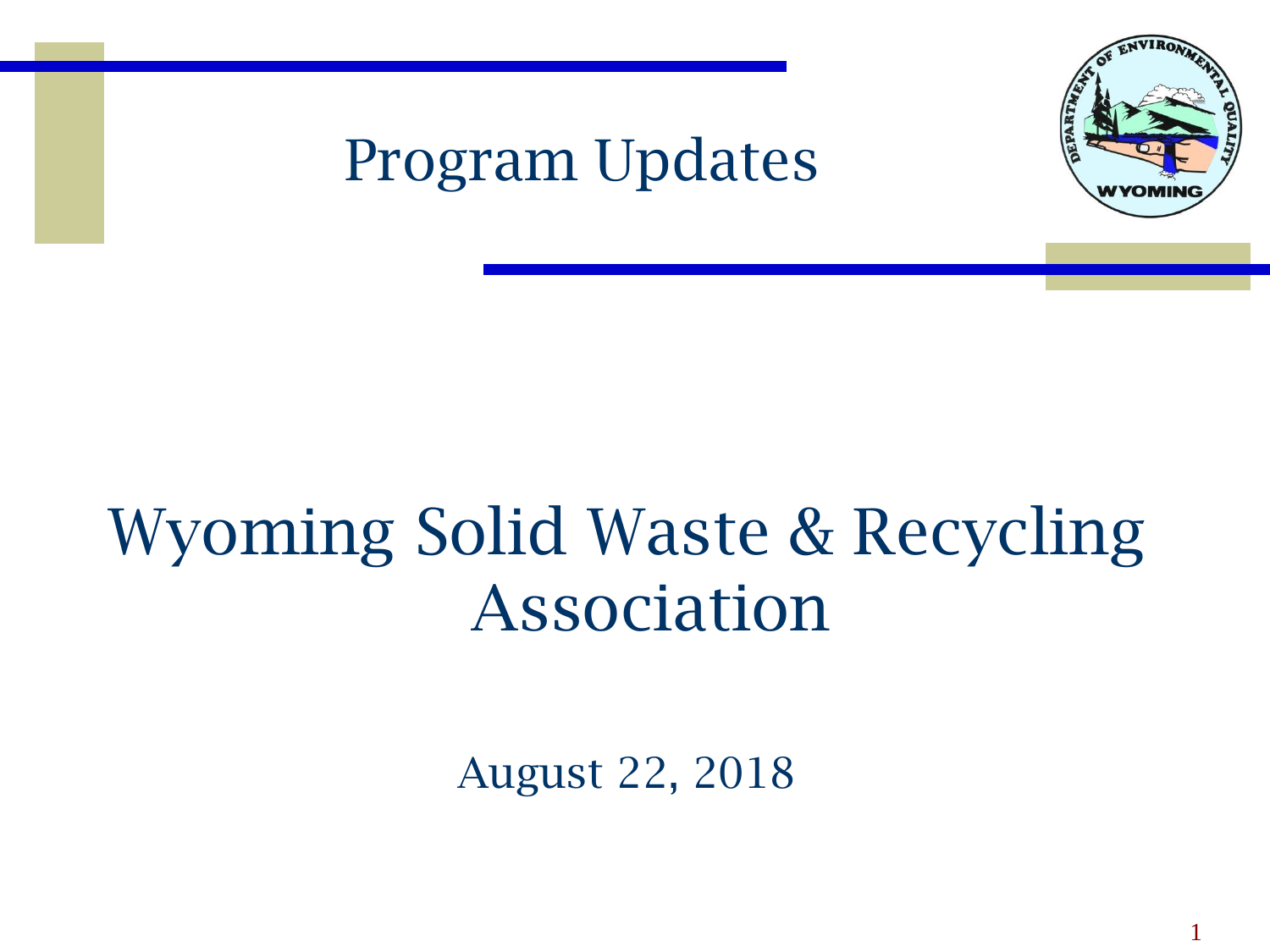

#### Greetings from Administrator-Luke Esch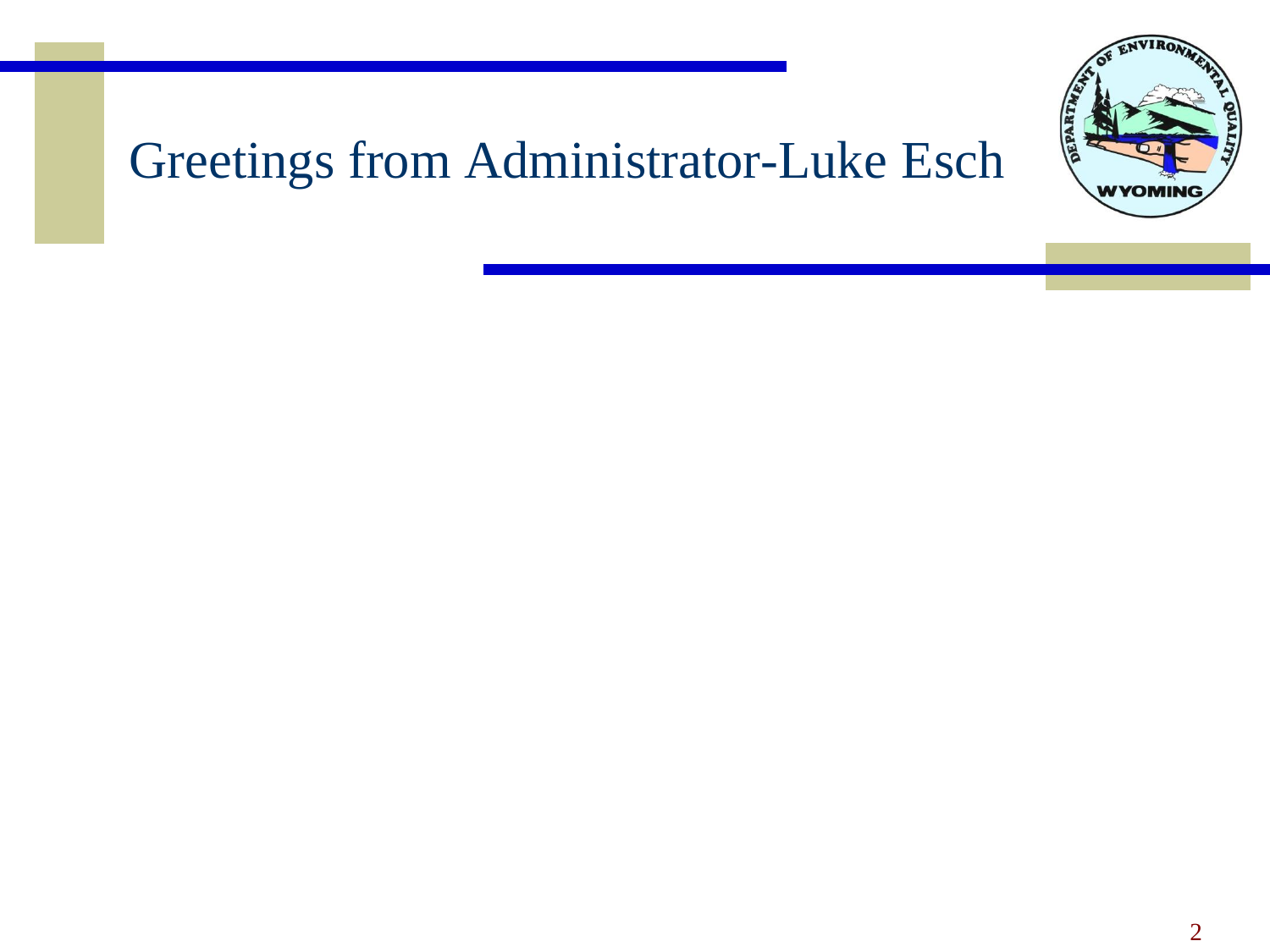

## Chapters 4 & 6

- Chapter 4 last revised 1990
	- Includes option for liner and leachate collection system, GW monitoring improvements
- Chapter 6 last revised 1998
	- Reduce, simplify, and reorganize
- WWAB
	- March 29, 2018
	- $\blacksquare$  September 26, 2018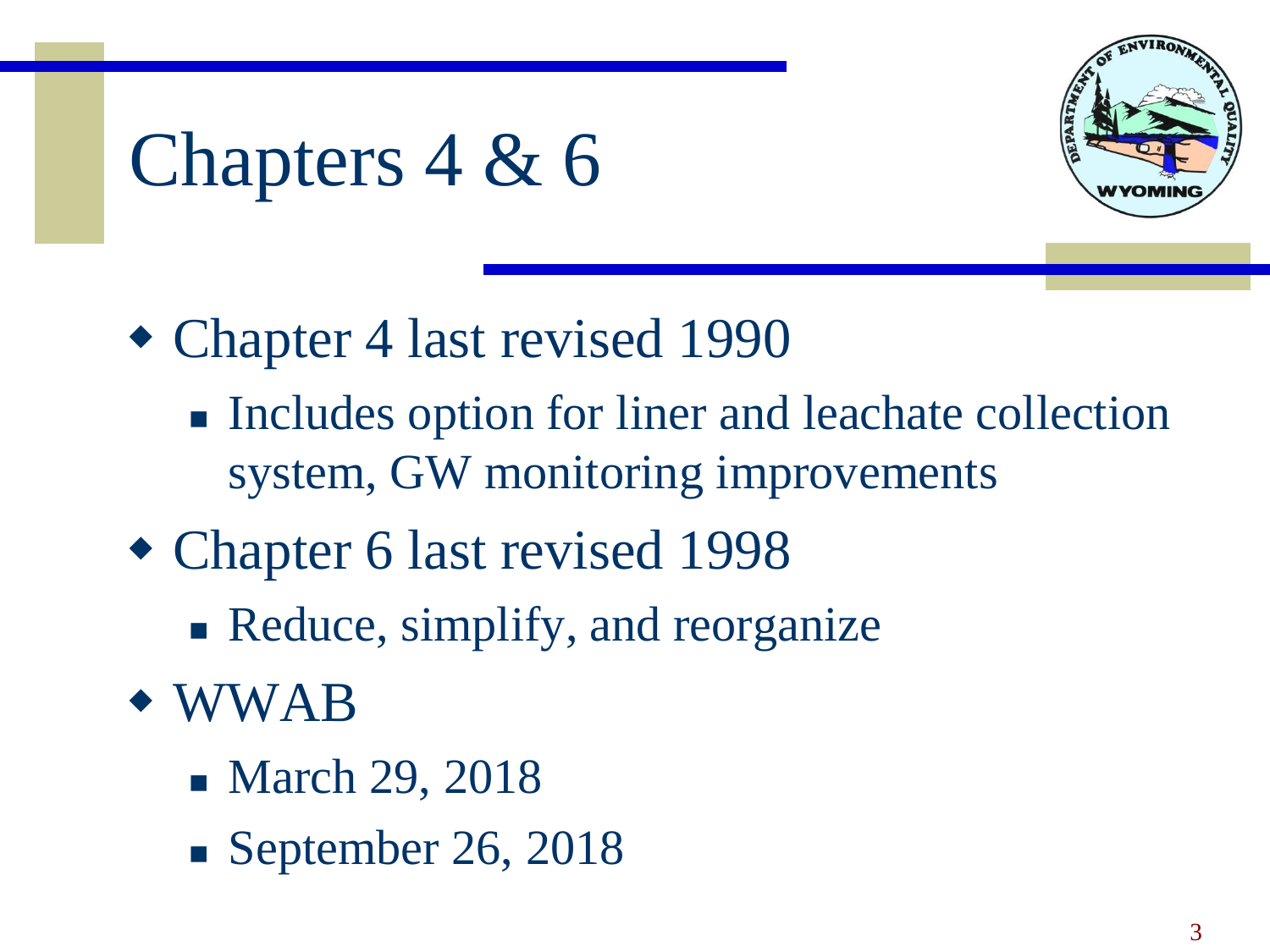

#### Landfill Remediation Program

- 3 Entities in Written Agreements with Projects in various stages:
	- Casper
	- Campbell County
	- Sheridan
- Program Funding:
	- \$45M beginning
		- \$19M moved to C&T
		- \$26M for use in LRP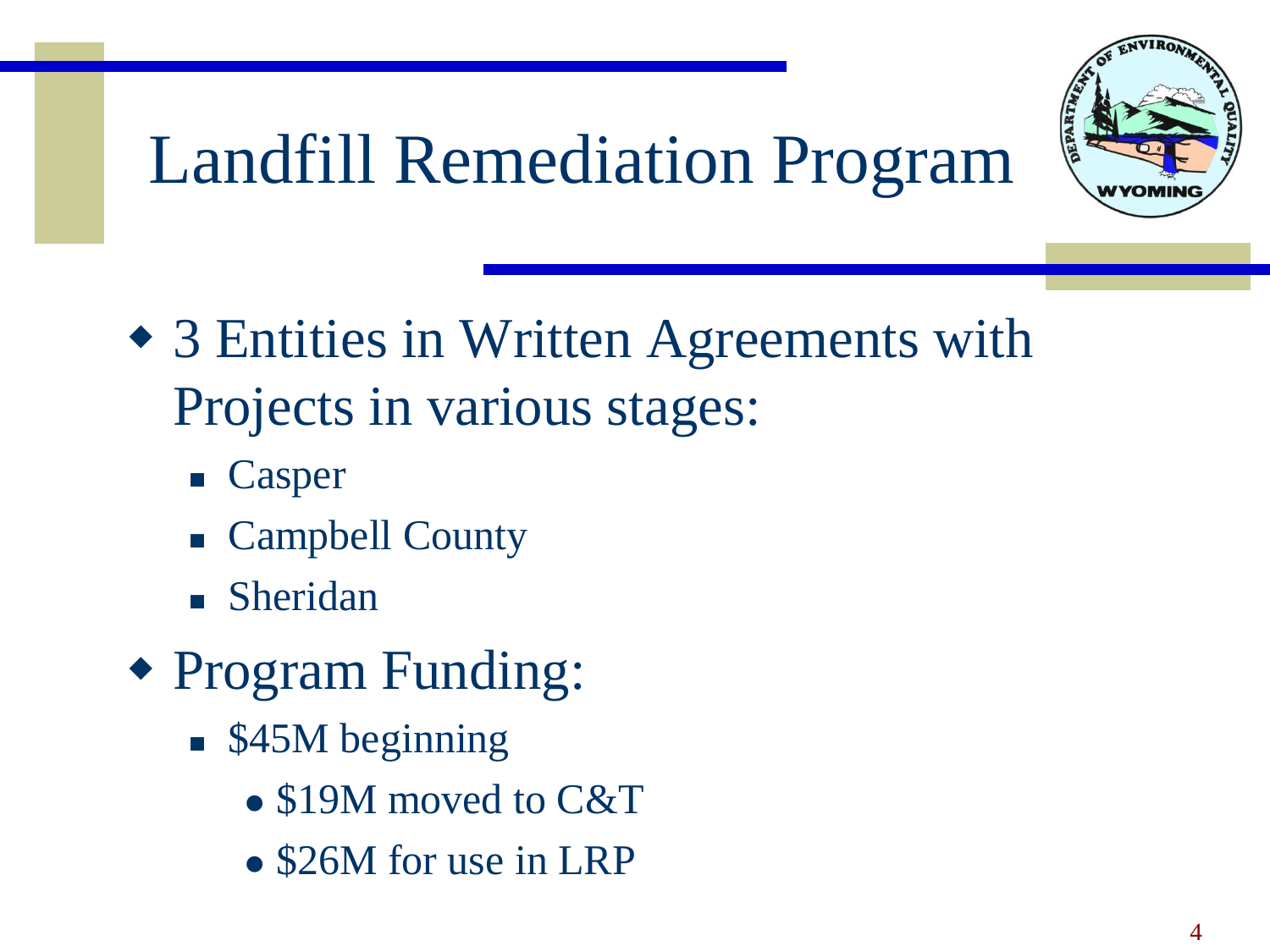

#### Landfill Remediation Program

- Scoping Project:
	- Program is conducting additional investigative work to either
		- ⚫ Refine Costs
		- ⚫ Determine placement on Priority List

Groundwater Classification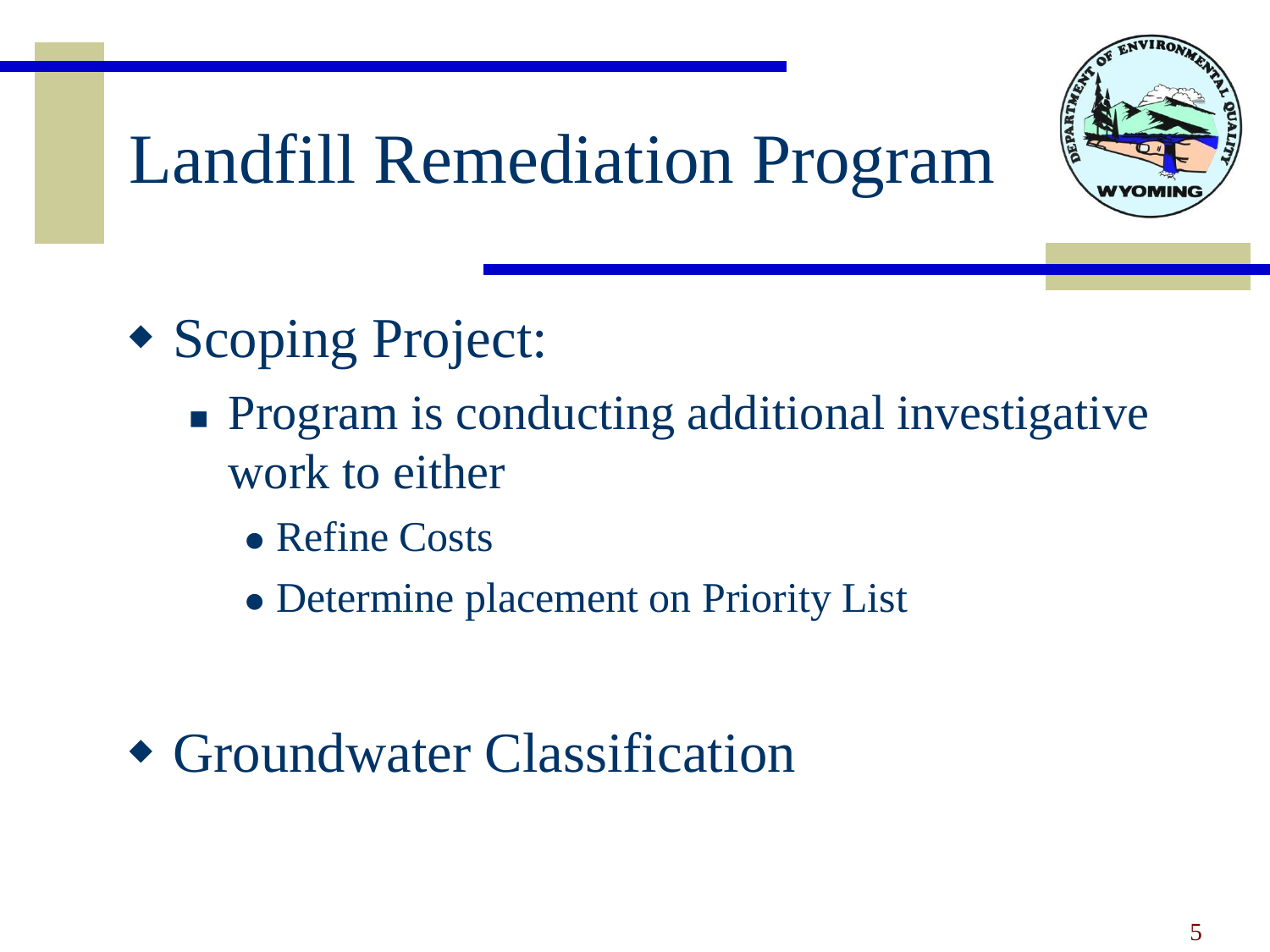

#### Financial Assurance Program

- ◆ Intent
	- NOT insurance
- Changes
	- $\blacksquare$  New #s
	- Deduct dedicated accounts
		- ⚫ 532 State Auditor
	- Roll out
		- Interactive worksheet web site
		- ⚫ Phase In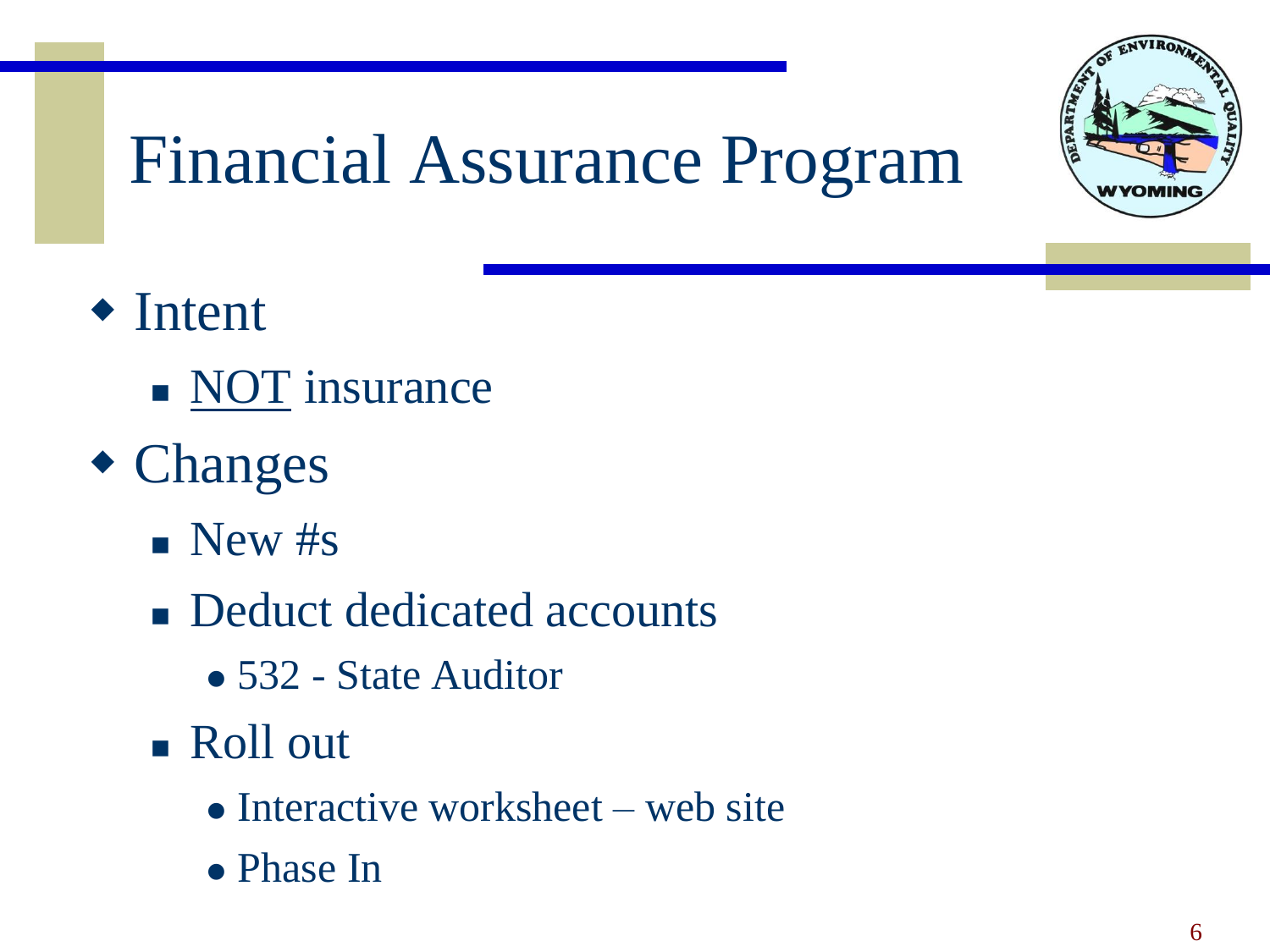

## Cease and Transfer Program

#### Funded To Date:

- 11 Transfer Station Projects
- 13 Closure Projects
- 3 Projects slated for funding in Oct.
- Program Funding:
	- \$2.1M remaining in grant account
	- \$5.4M remaining in loan account
	- 3 Oct. projects total \$2.8M in grant requests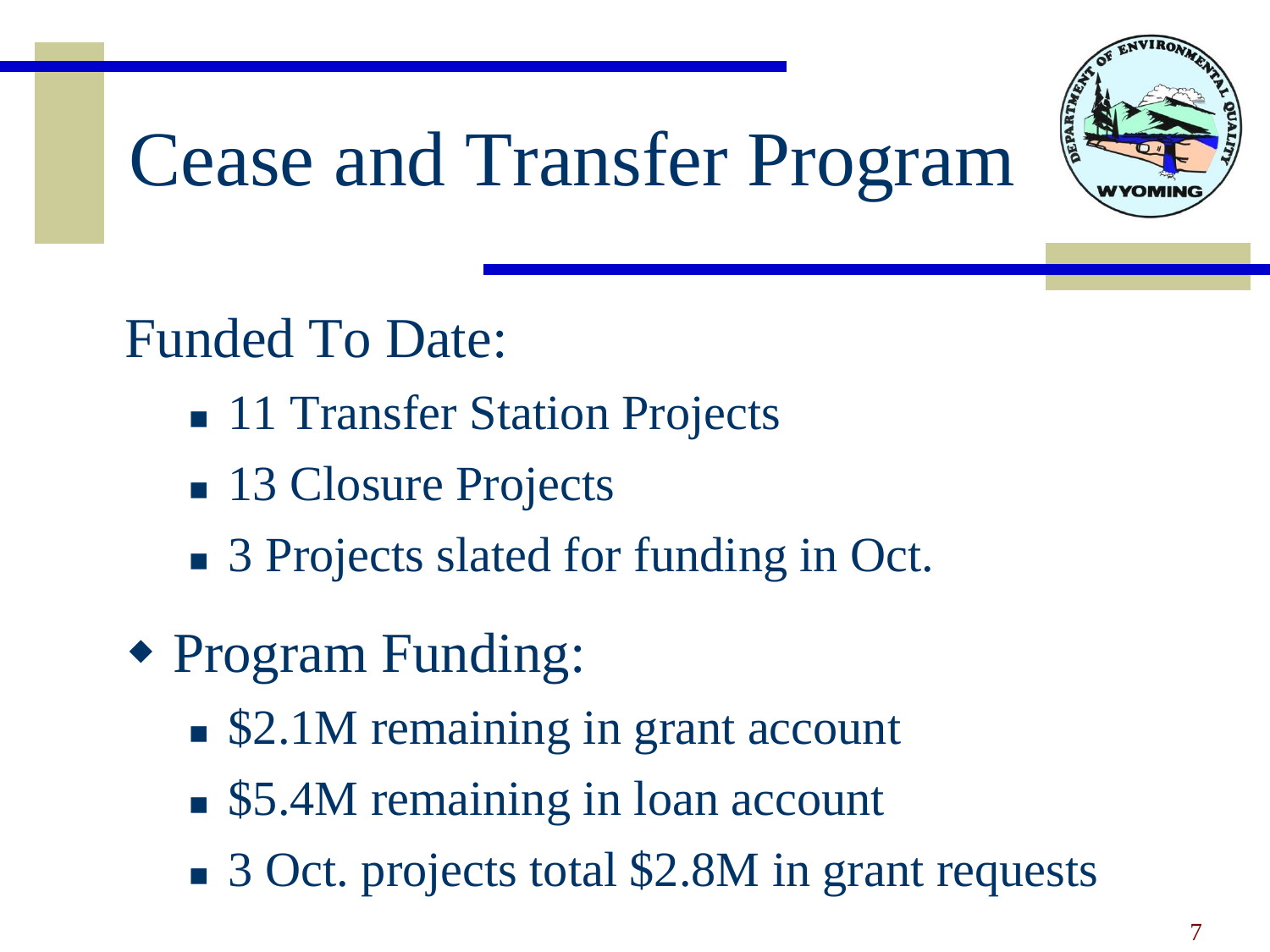

# ISWM Planning

- Updated Plans due by July 2019
	- Who needs to complete these plans?
	- Is there funding available from the State?
		- Do the plans need to be updated by an engineer?
	- What are we looking for?
		- ⚫ Updates on changes to your operations
		- Updates on your tipping/collection fees
		- ⚫ Update on your preferred alternative if it has changed
		- Etc.